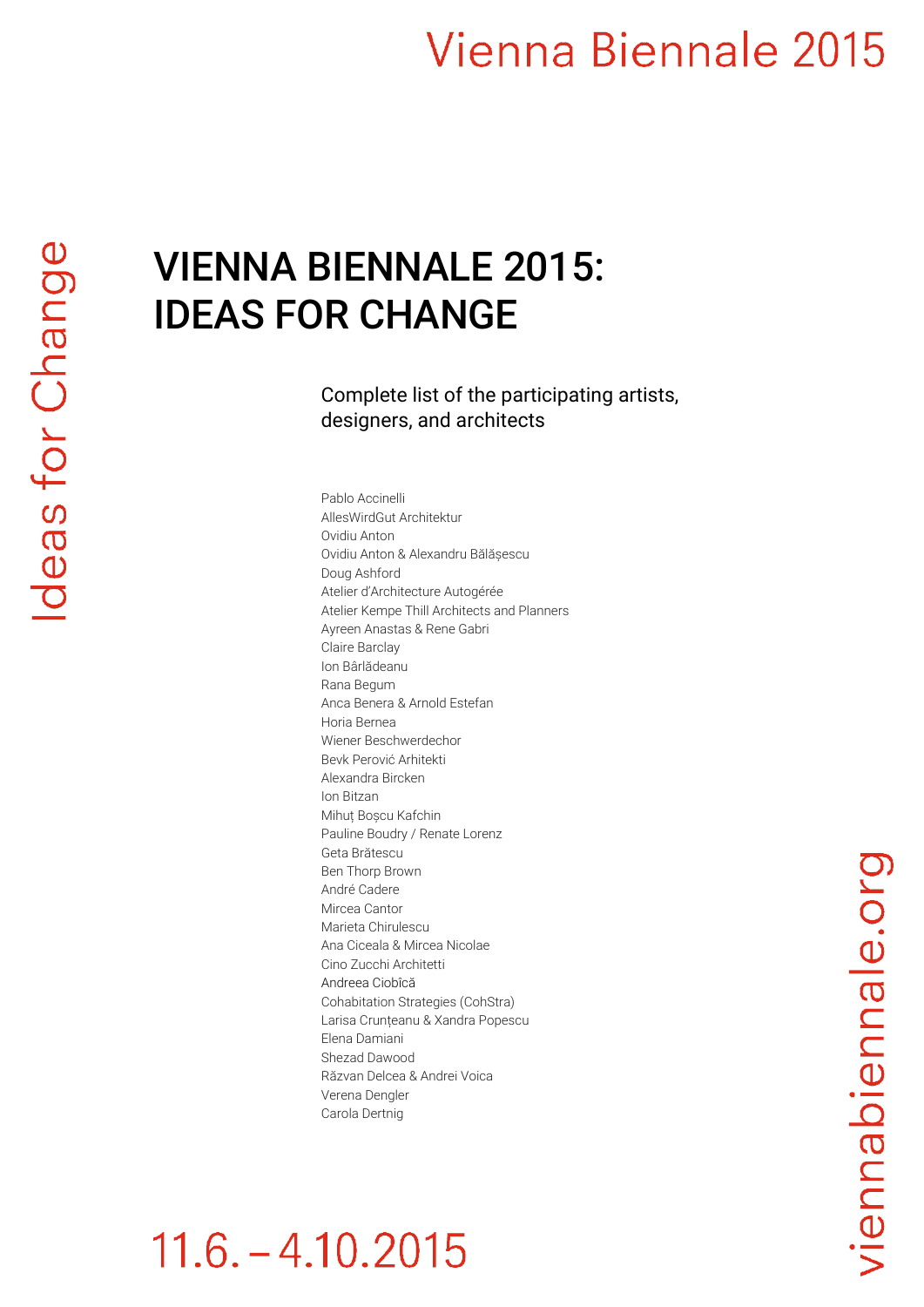### Vienna Biennale 2015

Page 2

deas for Change

Harm van den Dorpel Andreas Duscha Ensamble Studio/MIT-POPlab Annika Eriksson Belu-Simion Făinaru Matias Faldbakken Monir Shahroudy Farmanfarmaian Harun Farocki & Andrei Ujică Constantin Flondor Andreas Fogarasi future.lab, Vienna University of Technology Adrian Ghenie Franz Graf Eileen Gray & Jean Badovici Ion Grigorescu Erdem Gündüz Ane Hjort Guttu Helen & Hard Hild und K Architekten Kathi Hofer Tom Holert Barbara Holub & Paul Rajakovics ID2 die Angewandte Marcel Janco Peter Jellitsch Klaus Kada Daniela Krautsack/Cities Next and Gerald Straub Lacaton & Vassal Architectes Julia Landsiedl / jeplus Hannes Langeder Van Bo Le-Mentzel, Jakob Listabarth & Crowd Marysia Lewandowska Adolf Loos Johan Lorbeer Lazar Lyutakov Mahony MAP Office MAS Urban Design, ETH Zurich Christian Mayer Metahaven Dan Mihaltianu, subREAL Milliardenstadt, Team der Ciprian Mureşan Ion Lucian Murnu Ulrich Nausner Paul Neagu Network Architecture Lab

## $11.6 - 4.10.2015$